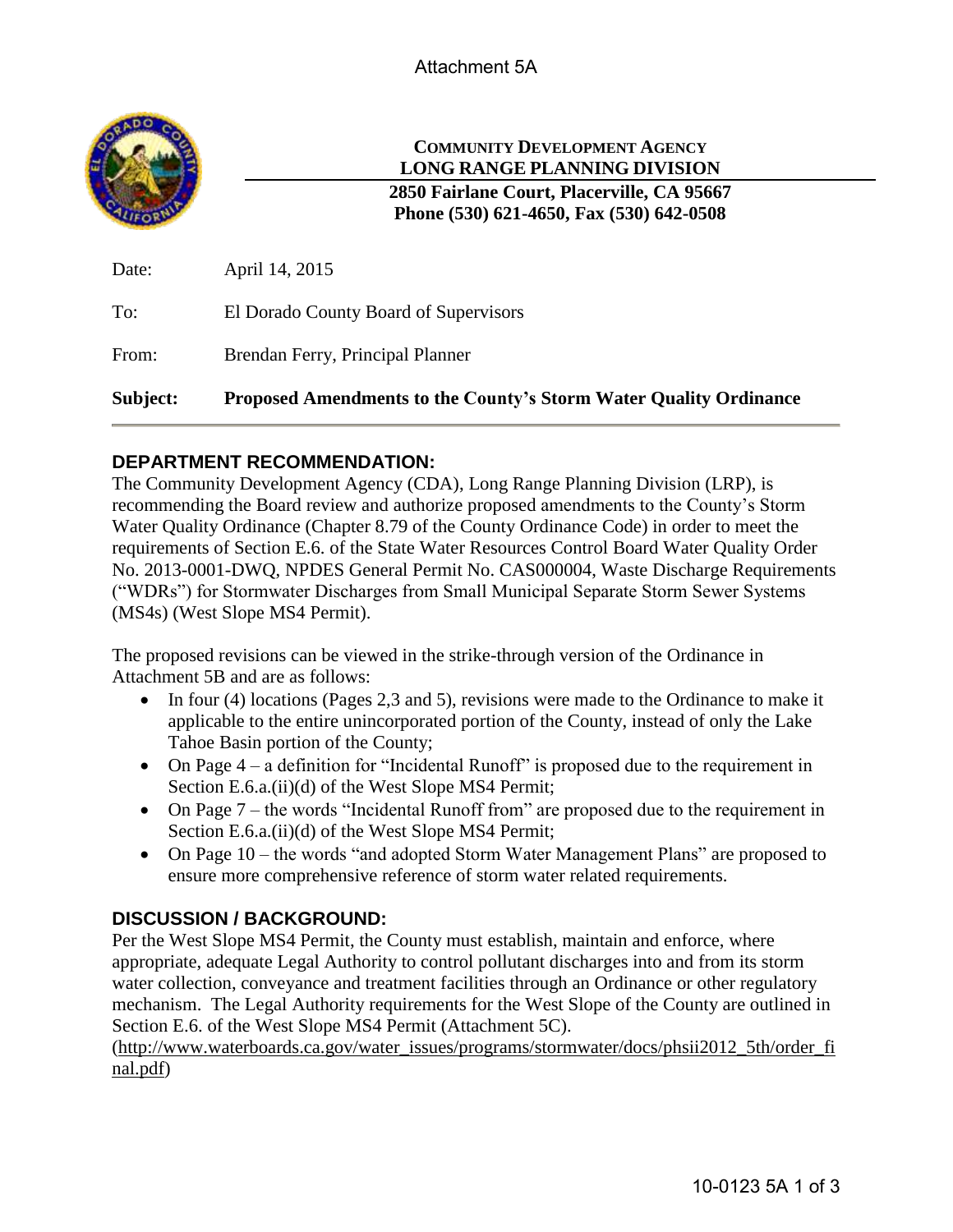The purpose of the Ordinance is to ensure that the County is compliant with state and federal laws and fulfills its requirements to:

- i) protect the health, safety, and general welfare of the citizens of the County;
- ii) enhance and protect the quality of Waters of the State in the County by reducing pollutants in storm water discharges to the maximum extent practicable and controlling non-storm water discharges to the storm drain system; and
- iii) cause the use of Best Management Practices (§8.79.050) by the County and its citizens that will reduce the adverse effects of polluted runoff discharges on Waters of the State.

This Ordinance seeks to promote these purposes by:

- i) prohibiting illicit discharges to the storm drain system;
- ii) establishing authority to adopt requirements for storm water management, including source control requirements, to reduce pollution to the maximum extent practicable;
- iii) establishing authority to adopt requirements for development projects to reduce storm water pollution and erosion both during construction and after the project is complete; and
- iv) establishing authority that will enable the County to implement and enforce any Storm Water Management Plan adopted by the County.

In February 2013, the County adopted a Storm Water Quality Ordinance that provides this legal authority for the Lake Tahoe Basin (Ordinance No. 4992 - Section 8.79 of the County's Code of Ordinances). Because the Legal Authority requirements are nearly identical in the County's West Slope and Lake Tahoe NPDES Permits, staff recommends amending the existing Storm Water Quality Ordinance, which is currently applicable only to the Lake Tahoe Basin, to include the entire unincorporated portion of the West Slope. LRP staff has been and continues to meet with key stakeholders on the required amendments to obtain feedback. LRP staff anticipates returning to the Board on May 5, 2015 for Ordinance adoption.

#### **ALTERNATIVES**

This Ordinance amendment is being proposed to meet the Legal Authority requirements in the County's West Slope MS4 Permit outlined in Section E.6. Instead of amending the County's current Ordinance to make it applicable to both the Lake Tahoe Basin and the unincorporated portion of the West Slope, the County could create a new stand-alone Ordinance for the unincorporated portion of the West Slope. However, because the Legal Authority requirements are nearly identical in the County's West Slope and Lake Tahoe NPDES Permits, the County would then have two nearly identical Ordinances – one applicable to the Lake Tahoe Basin and one applicable to the unincorporated portion of the West Slope. One other option is to not adopt a Storm Water Quality Ordinance that is applicable to the West Slope. Staff does not recommend this option due to potential Water Board penalties that are associated with noncompliance (40 CFR 122.41), (§ 13385 (a) (California Water Code)).

#### **OTHER DEPARTMENT / AGENCY INVOLVEMENT:**

Development Services Division, Transportation Division, Environmental Management Division, Code Enforcement, County Counsel